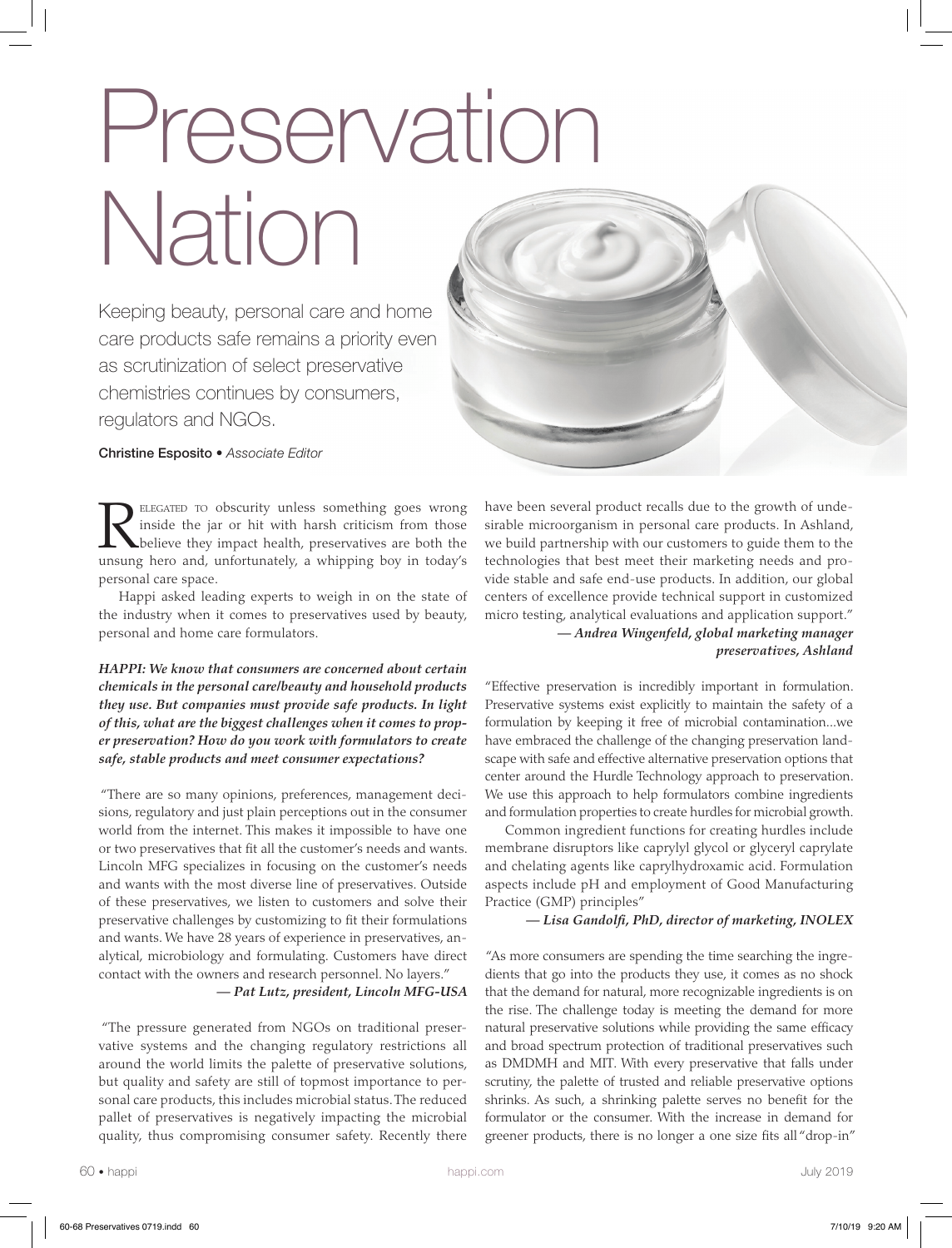preservative option. At Lonza, we understand the complex ways in which preservation solutions work across home and personal care applications. One of our core strengths is the ability to partner with formulators in order to find a solution that not only works, but fits the vision and purpose of the brand without hindering their targeted claim space."

> *— Kara Gilchrist, global marketing, preservation, Lonza Inc.*

"As consumer preferences and regulatory concerns narrow formulators' choices for preserving their personal care products, it is more critical than ever to have preservative systems that address those constraints but are still efficacious and safe. Virtually every personal care formulation requires some type of preservative, but a one-size-fits-all approach is out of step with the marketplace. Our approach is solutions-oriented. Our strategy is to marry technology from leading ingredients manufacturers with the unique application requirements of our customers. From natural preservation to free-of solutions, chemists in Coast Southwest's applications laboratory work with our strategic partner in preservatives, Sharon Laboratories, to formulate ideal preservative systems. We address our customers' specific formulation challenges by applying our extensive understanding of our customers' needs."

> *— Nicholas A. Arellano, technical marketing manager, preservatives, Coast Southwest*

 "The biggest challenge is working with formulators to have them understand that a "natural/healthy/biodegradable/ethically sourced/etc. single chemical preservative for all applications" doesn't exist. Key is to have them develop the correct preservative system for the product. It doesn't mean that every product has a unique preservative system but it does mean that you need to review your formulation and consider what will work based upon a variety of factors including pH, water activity, product processing, etc."

> *— Todd Ahern, VP sales and marketing, Sandream Impact*

"Traditional chemistries, even with their long track records of safe use, have fallen out of favor, both by regulators as well as consumers. The internet has enabled the spread of an infinite amount of information regarding personal care ingredients, including preservatives. Some of this information has very little scientific basis and most of it has not undergone any kind of rigorous, objective review, yet it is presented to consumers as 'fact.' Furthermore, there has been an increasing distrust of the scientific community on these matters.

Formulators are looking for alternative methods of protection, including efficacy boosting ingredients and multifunctional materials, such as fragrances or moisturizing ingredients that provide a measure of preservation as a secondary benefit. However, these ingredients can struggle to provide the required levels of preservation, and can be costly and difficult to formulate, as well. In fact, new 'registered' preservatives are very rare. Just two new preservatives have been added to Europe's Annex V in the last 15 years, and few, if any, are expected in the near future.

There have been interesting developments in 'alternative' preservation, although frequently with a measure of compromise. Various 'natural' or 'natural identical' preservatives have gained in popularity over the past few years as formulators and consumers alike have been drawn to the perceived 'green' aspects of these products. However, many of these natural preservatives come with their own sets of challenges. Cost, higher use levels, low water solubility and limited micro efficacy are the common limitations experienced with many natural preservatives. While some consumers are willing to accept these higher costs for the sake of sustainability, it remains an open question whether the average consumer is willing to accept these tradeoffs.

Troy has a long history of working with formulators to overcome challenges and enable them to achieve their performance, compatibility and cost objectives. We've gone to great lengths to understand the needs of formulators and what their customers are looking for. As a result, our R&D department has been hard at work developing some exciting solutions to market demands."

## *— David Koehl, global head, home and personal care, Troy Corporation*

"Preservatives are bioactive molecules that act effectively in destroying or inhibiting the growth of microorganisms. The ideal preservative for use in cosmetics must provide broad- spectrum activity; i.e., it should eliminate all kinds of microorganisms, including fungi, Gram- positive bacteria and Gram-negative bacteria. Another expected property is effectiveness at low concentrations, favoring the reduction of chances of irritation and other toxicity concerns. It should be also considered water solubility and insolubility in oil, when added in the aqueous phase, because microorganisms grow in the aqueous phase and wateroil interface.

Stability in any temperature and pH conditions during the process of manufacturing of cosmetics is another important characteristic of ideal preservative that must still be colorless and odorless and does not react with other ingredients to form different colors or odors.

The ideal preservative should be compatible with all ingredients and must be active during manufacturing and along the shelf life of the product. It also needs to be easy to analysis on current popular methods; and easy to control, as well as nonflammable and non-toxic.However, few options approach the ideal condition. Combinations or blends of preservatives are widely used in an attempt to achieve the features of an ideal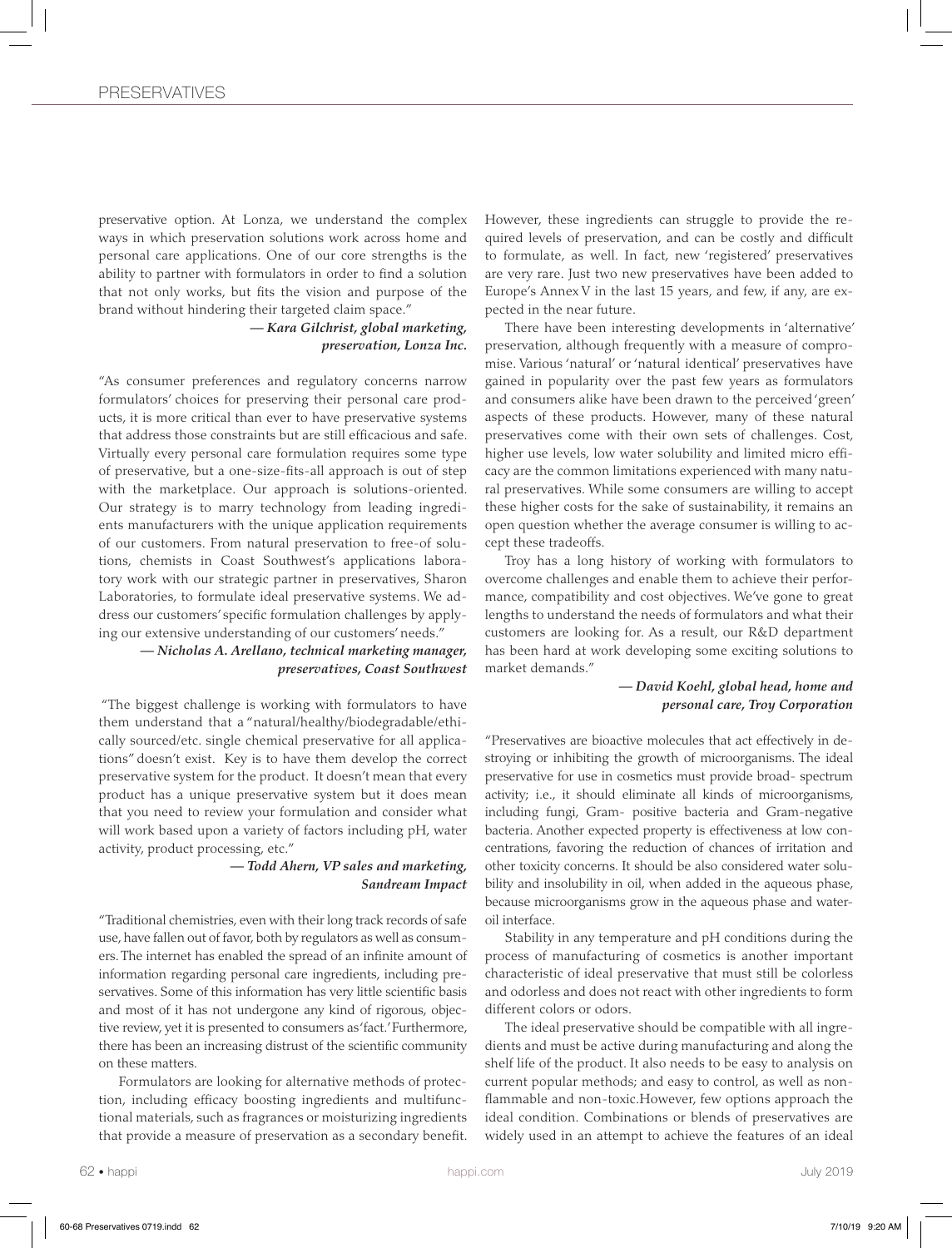

Consumers are reading labels to avoid products with certain chemicals.

preservative; however, most of the available alternatives have shown to cause contact sensitization.

Taking into account the challenges to replace traditional and controversial preservative, Chemyunion developed the Hebeatol range whose main structure is based on xylitol esters (Hebeatol Plus), which have broad antimicrobial activity, and may act alone or in synergy with other non-controversial preservatives, being a safe and effective alternative for the development of cosmetic formulations. Hebeatol BA, Hebeatol PS VG and Hebeatol CG were developed after exhaustive studies to determine the best synergistic combination between the xylitol esters and benzyl alcohol, potassium sorbate or caprylyl glycol, respectively."

### *— Patricia Moreira, skin care marketing manager, Chemyunion*

"Given that no product is safe without preservation, the challenge is to provide preservative systems that would provide a balance between the consumer's demand and the formulator's needs. For the consumer that means new materials, natural or natural-like, mild, no- irritant, and "free-from" in general. For the formulator, high efficacy of course, but also minimal to no impact on odor and color, high compatibility and stability."

> *—Naama Eylon, vice president-personal care, Sharon Laboratories Ltd.*

**HAPPI: Have you noted any changes in your customers' demands regarding preservatives and/or their preservation needs? What are you seeing and what do you think is the driving force behind it?**

"We have seen the same request for all natural but without glycols, alcohols, diols and oils. We feel that the internet and blogs and opinions drive more and more negative information about ingredients." *—Lutz* 

"Absolutely! We receive many enquiries regarding 'natural preservation.' We have received a great deal of interest in our new TroyCare LSB natural preservatives, since they were launched in 2018. Additionally, since Cosmos approval was announced for LSB1 two months ago, interest in that product has increased dramatically." *—Koehl*

"Not so long ago, we were seeing just a few customers from specific countries worrying themselves about preservatives and their safety. In fact, the most wellknown and used preservatives are among the top 20 most allergen ingredients. That concern was always hot in Germany, France, and other countries in Europe mainly because of the awareness of controversial cos-

metic ingredients in this region caused by the final consumer who is always looking into the composition of what they are using. European consumers are very aware of any controversy (even when there is no scientific robust data behind it) once information related to the ingredients and finished products are available on the spot and online. Exactly due to the spreadability and availability of information, that concern is a reality not only for Europe anymore but also for other regions as well.

There is an increasing concern about the kind of ingredient the cosmetic industry is using and thus formulators seek to create products with fewer, safer and more natural ingredients all around the globe. Products are then labeled not only as 'free from' certain ingredients but 'worry- free' too, as manufacturers try to assure consumers that products are safer and were produced with sustainable processes, from ingredient procurement through testing, manufacturing and packaging.

So taking into account the challenges to replace traditional and controversial preservative, efforts have been directed to the development of natural or semisynthetic compounds with antimicrobial activity, in order to reduce or even replace the traditional preservatives due to the constant security and/or restrictions that are imposed on this regulatory category of ingredients." *— Moreira*

 "When looking into trend-data like Mintel, phenoxyethanol is still the antimicrobial workhorse for personal care products. But with modern lifestyles, the growing use of social media, product selector apps, and end-user chat rooms available 24/7, all important information is 'just one click away;' cosmetic formulators need to develop trendy products that rate high in these online tools.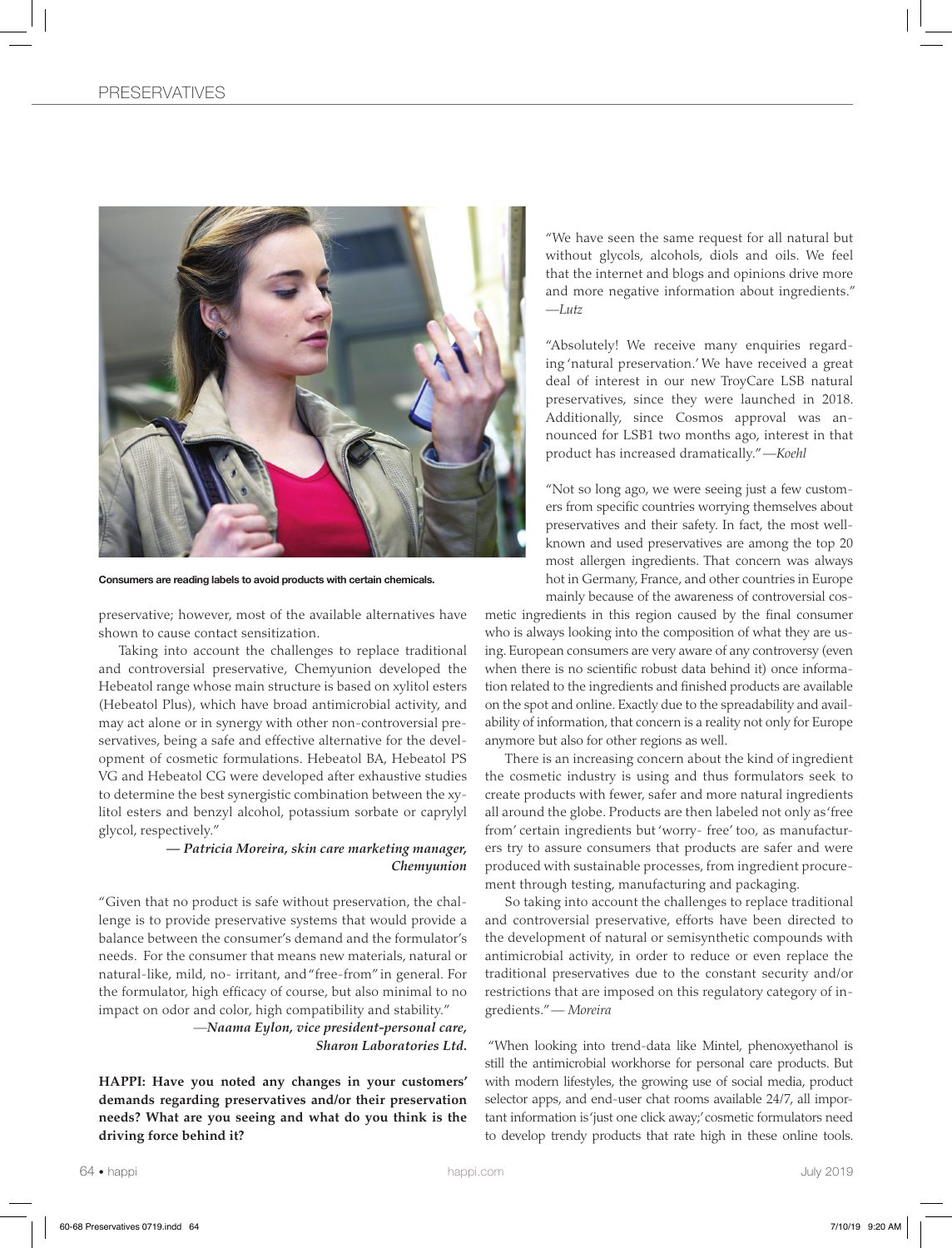Therefore, naturality index, sustainability, proof of content and packaging are becoming more important and influencing the choice of raw materials including antimicrobial technologies." *— Wingenfeld* 

 "The world is moving toward a healthier way of living. Organic and natural foods that used to be considered a trend just a few years ago can now be easily found in supermarkets. Industry leaders at Sharon say it well: When it comes to cosmetics and personal care products, customers are reading labels and asking questions. Consumers are continually influenced by social media influencers. Formulators are continually seeking innovative ingredients that answer the need for healthier products. Instead of acquiring one preservative that works in multiple formulations for multiple products, companies in personal care and cosmetics are finding that they need to match different preservatives to different formulations to meet customer preferences for natural and "free from" solutions. Consumers are eager for new products and to try new brands. New ideas for beauty and anti-aging—especially through artisanal products—have appeal. Facial masks—especially treatment masks based on clay mud, and other earth-based ingredients, such as our new line Kisameet Glacial Clay—are in demand and present special challenges for preservatives." *— Arellano* 

 "Consumers are seeking more from their products without the willingness to compromise on price, and that's no different when it comes to natural products. In order for products to claim natural or organic, the raw materials that make up

the formula must first be deemed so. Within Lonza Consumer Product Ingredients, we use the ISO 16128 standard to understand and promote the Natural and Natural Origin contents of our personal care preservatives. This standard not only allows for globally- aligned natural and organic definitions, but also creates a more transparent supply chain, which is often a nonnegotiable for consumers." *— Gilchrist*

"We are seeing a continuously increasing interest in alternative preservation options as paraben use declines and the concern about the shrinking traditional preservative pool grows. Consumer perception is a primary driving force in this shift. The personal care industry is responding at all levels – retail, product and ingredient." *—Gandolfi*

"There's still a healthy dose of parabens found in the market but the natural and indie brands are trying to drive the industry away from them." *—Ahern*

 "We are at the forefront of a transformational shift from traditional to alternative preservation solutions. We have seen changes in the demands and requirements from customers. The transformational shift that we are experiencing is driven by the following factors: changes in regulatory landscape (Prop 65, etc.); increase in consumer self-awareness on the side effects of the available options; global to regional market trends; and product with a purpose chassis (increase in actives consumption, extracts, exotic oils, butters, etc.)." *— Rishabh Shah, technical director, Acme-Hardesty*

# EXPANDING YOUR **TOOL KIT**

• Here is look at some of the newest options in preservation and new developments from key providers of these products.

Ashland reports that it continues to provide preservation solutions with new technologies based on alternative and innovative ingredients, including the Optiphen P platform, a preservative technology without alcoholic antimicrobials that includes cost-efficient Optiphen DP and Optiphen DLP preservatives. These preservatives are based on nature identical actives embedded in an optimized delivery system to maximize the efficacy of the actives at the oil/water interface, according to the company. "Enhancing their bioavailability allows the actives to work at lower levels, thus reducing the exposure to high level of preservatives," said Wingenfeld. Another approach, according to Wingenfeld, is to use functional materials such as Conarom b or Conarom p-2 aromatic. These work in a wide pH range and offer a gentle fragrance that enhance consumer's olfactory experience while delivering antimicrobial protection as a secondary effect.

"The movement towards the use of natural-sourced ingredients

in personal care products will continue to grow," noted Arellano of Coast Southwest, who contends the mission is to fill the gap between chemical and natural. Arellano cited products such as Sharomix Amplify, SharoSense Plus and the Sharon Biomix Line. Sharomix Amplify delivers lower use levels as it enhances the efficacy of popular preservative systems to achieve the best antimicrobial results, according to the firm. SharoSense Plus, a bridge between synthetic and natural, is based on Maltol, a naturally occurring organic compound that offers several solutions while answering the demand for natural/green and effective preservative systems. Biosecure C160S is a combination of citrus extracts with certified organic vegetable glycerin from the Sharon Biomix line. This ingredient is for formulators seeking natural/organic antibacterial protection for cosmetic products, according to Coast Southwest.

Chemyunion has developed the Hebeatol range, four new preservative options that can replace or reduce historical preservatives such as parabens, formaldehyde donors *(Continued on p.68)*